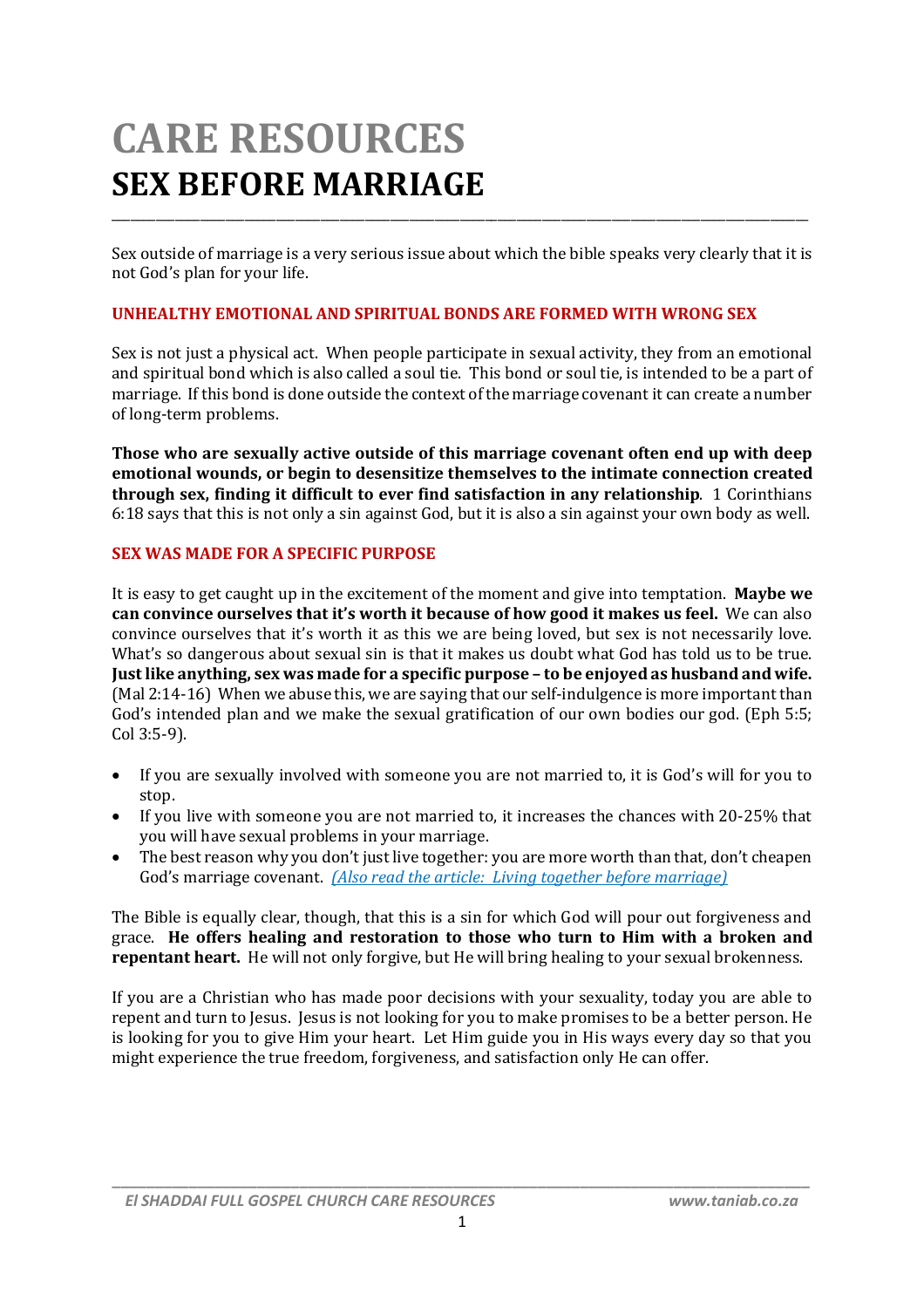## **BIBLE STUDY: WHY IS SEX SUCH SERIOUS BUSINESS FOR GOD**

| 1 | God wants us to have the best and not the second best. Sex<br>outside marriage brings destruction. Marriage and family is<br>God's idea and therefore works according to God's principles.                                               | Rom 8:32;<br>2 Pet 3:9                        |
|---|------------------------------------------------------------------------------------------------------------------------------------------------------------------------------------------------------------------------------------------|-----------------------------------------------|
| 2 | God sees sex as a mysterious holy deed between a<br><b>husband and wife.</b> God expects us to be pure in our thoughts                                                                                                                   | Eph $5:1-33$ ;<br>Eph 5:11-14;                |
|   | and deeds. Sex is not a game.                                                                                                                                                                                                            | John 3:14-21                                  |
| 3 | During the sexual deed a bonding in the flesh occurs. It is<br>serious. It is called a soul-tie. It is not hooking up, it is a life-<br>uniting deed which creates soul ties in the spiritual realm<br>between you and the other person. | Heb 13:4-5;<br>1 Cor 6:15-20;<br>Matt 5:27-28 |
| 4 | Sex outside marriage is second rate, cheap and<br>destructive.                                                                                                                                                                           | 1 Thess 4:3-9                                 |
| 5 | How to attract the opposite sex in holiness: Inward<br>character (Christlikeness, modesty, bring back the mystery; do<br>not dress provocatively).                                                                                       | 1 Pet 3:1-22;<br>1 Pet 3:3-4;<br>1 Thess 4:4  |

# **BIBLE SUTDY: LOVE AND SEX IS NOT THE SAME THING**

| $\mathbf{1}$   | Relate to each other in a different way than the world does.                                                                                                               | Eph 4:23-32;<br>Eph 4:30-22                                    |
|----------------|----------------------------------------------------------------------------------------------------------------------------------------------------------------------------|----------------------------------------------------------------|
| $\overline{2}$ | Live sacrificially, other-centred. Do to them what you want<br>them to do to you. Don't use people for your selfish desires.                                               | Eph 4:32 - 5:1-2                                               |
| 3              | A direct command with regards to sexual relations (purity).                                                                                                                | Eph $5:3$                                                      |
| $\overline{4}$ | Sex is so miraculous, awesome, and holy that God does not<br>want us to even make jokes about sexual immorality.                                                           | Eph 5:4, 12                                                    |
| 5              | What comes out of our mouths is a reflection of our hearts.<br>God says it must be pure.                                                                                   | Matt 15:11, 17-20;<br>Matt 5:27-30;<br>Prov 23:7a; Luk<br>6:45 |
| 6              | Sexual immorality destroys relationships with others, yourself<br>and with God. It is a type of idol worship.                                                              | Eph 5:5-7                                                      |
| 7              | Develop a strong personal conviction regarding sexual purity<br>otherwise you will always fall for immorality. Wait and be<br>patient to receive God's best for your life. | Isa 1:18-19                                                    |

## **BIBLE STUDY: THREE TYPES OF LOVE**

|   | <b>Eros love.</b> Sexual attraction (Erotica). God created that<br>passion and fire for marriage only. If this fire is outside of<br>the fire place it destroys relationships. | Prov 5:15-19              |
|---|--------------------------------------------------------------------------------------------------------------------------------------------------------------------------------|---------------------------|
| 2 | <b>Phileo love.</b> Companionship. Sharing time, activities,<br>hobbies, friendship. Has to do with attitude, sharing,<br>honouring, and eagerness.                            | Rom 12:9-13               |
| 3 | <b>Agape love.</b> Love that gives regardless if the other person<br>responds. This means to serve the other person even if you<br>don't get anything in response.             | Eph 4:32;<br>1 Cor 13:1-8 |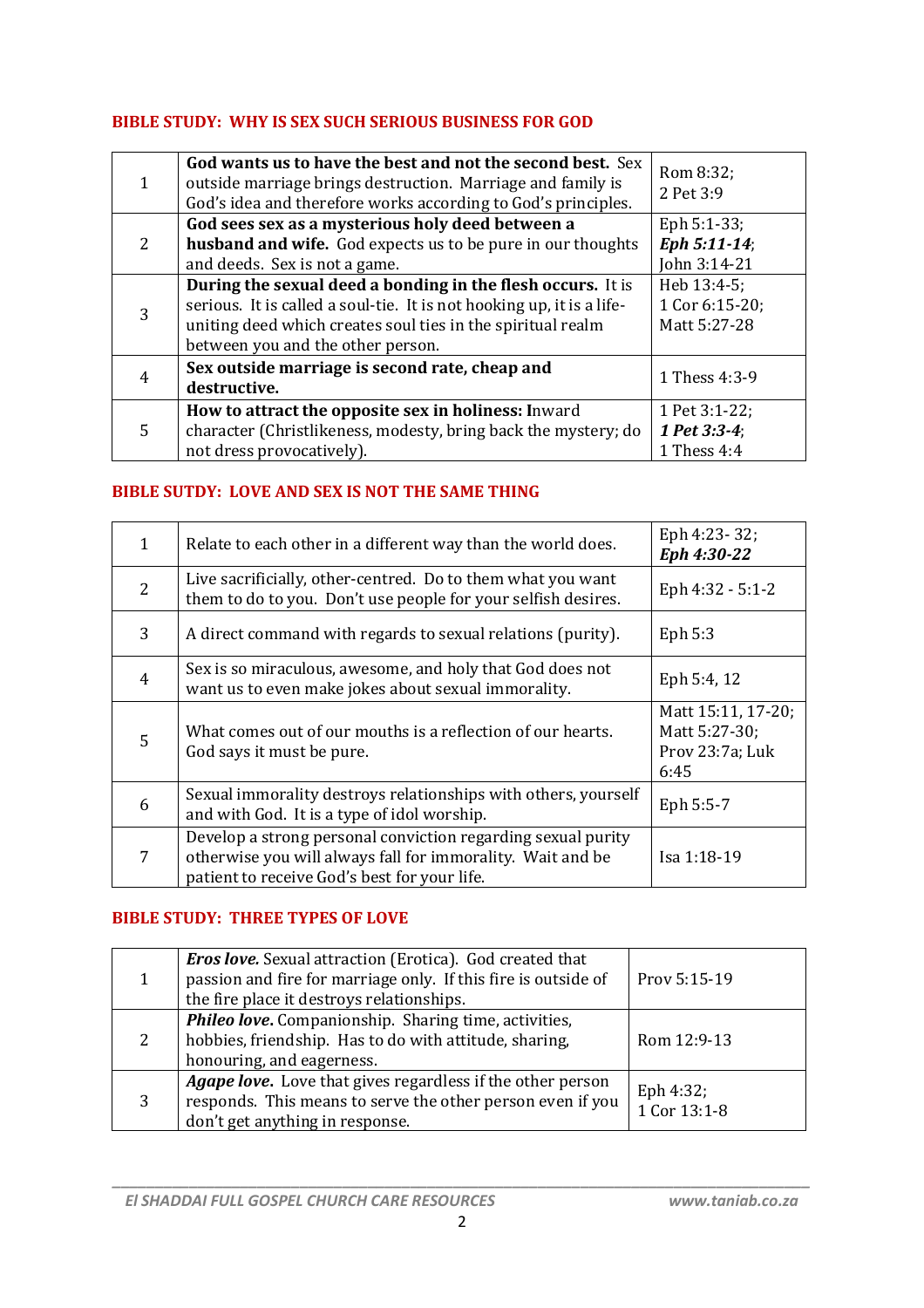## **BIBLE STUDY: HOW TO WALK IN A RELATIONSHIPO WITH THE OPPOSITE SEX**

|   | As a friend and not romantically. A constant breaking heart<br>due to romantic relationships which did not work do too<br>much harm. | Rom 12:1-21; Rom<br>$12:9-13$ |
|---|--------------------------------------------------------------------------------------------------------------------------------------|-------------------------------|
| 2 | As a family member. It helps that barriers pop-up<br>regarding your treatment of the other person.                                   | 1 Tim 5:1-2                   |
|   | The primary question for every relationship.                                                                                         | Heb 10:24;<br>Heb 13:4-6      |

## **BIBLE STUDY: SEXUAL PURITY IN A SEXUAL IMMORAL WORLD**

Love is not a feeling but it is to place the needs of others above your own. Walk in the Light. Be sexually pure in your thoughts, language and actions.

|   | Develop a personal conviction to be sexually pure<br>and live a sexual pure life.                                                            | Eph 5:2-4                    |
|---|----------------------------------------------------------------------------------------------------------------------------------------------|------------------------------|
| 2 | Think about the consequences.                                                                                                                | Eph $5:5-6$                  |
| 3 | Decide in advance how you will react according to<br>your conviction when being tempted. Don't put<br>yourselves in compromising situations. | Eph 5:7-12;<br>2 Tim 2:21-22 |
| 4 | Get an accountability partner who can help you to<br>remain pure.                                                                            | Rom 12:1-2; Eph 4:23-24      |

## **PRAYER FOR SEXUAL HEALING**

Dear Heavenly Father, I confess here and now that You are my Creator (John 1:3) and therefore the creator of my sexuality. I confess that You are also my Saviour and that You have ransomed me with the blood of Your Son Jesus Christ (1 Corinthians 15:3; Matthew 20:28). I have been bought with His blood, and my life and body belongs to You (1 Corinthians 6:19-20).

Jesus, I present myself to You now to be made whole and holy in every way, including in my sexuality. You ask me to present my body to You as a living sacrifice (Romans 12:1) and all parts of my body as an instrument of righteousness (Romans 6:13). I do this now: I present my body, my sexuality as a man / woman, and I present my sexual nature to You. I consecrate my sexuality to Jesus Christ.

I renounce the ways I have misused my sexuality. You acknowledged that You have created my sexuality for pleasure and joy within the context of the marital covenant and that sexuality outside the marriage can be very damaging to myself and my relationships (1 Corinthians 6:18- 20). Therefore I confess and renounce all sexual sin *(name any sexual intimacy outside of marriage; not only intercourse, but other forms ofsexual intimacy such as mutual masturbation and oral sex; extramarital affairs, the use of pornography and sexual fantasies).*

Jesus, I ask Your Holy Spirit to help me now remember, confess and renounce my sexual sins *[Pause. Listen. Remember. Confess and renounce].*

Lord Jesus, I ask Your forgiveness for every act of sexual sin. You promised that if I confessed my sins, You are faithful and just to forgive me of all my sin and cleanse me from all unrighteousness (1 John 1:9). I ask You to cleanse me of my sexual sins now; cleanse my body, soul, and spirit; cleanse my heart, my mind and will; cleanse my sexuality. Thank You for forgiving me and

*\_\_\_\_\_\_\_\_\_\_\_\_\_\_\_\_\_\_\_\_\_\_\_\_\_\_\_\_\_\_\_\_\_\_\_\_\_\_\_\_\_\_\_\_\_\_\_\_\_\_\_\_\_\_\_\_\_\_\_\_\_\_\_\_\_\_\_\_\_\_\_\_\_\_\_\_\_\_\_\_\_\_*